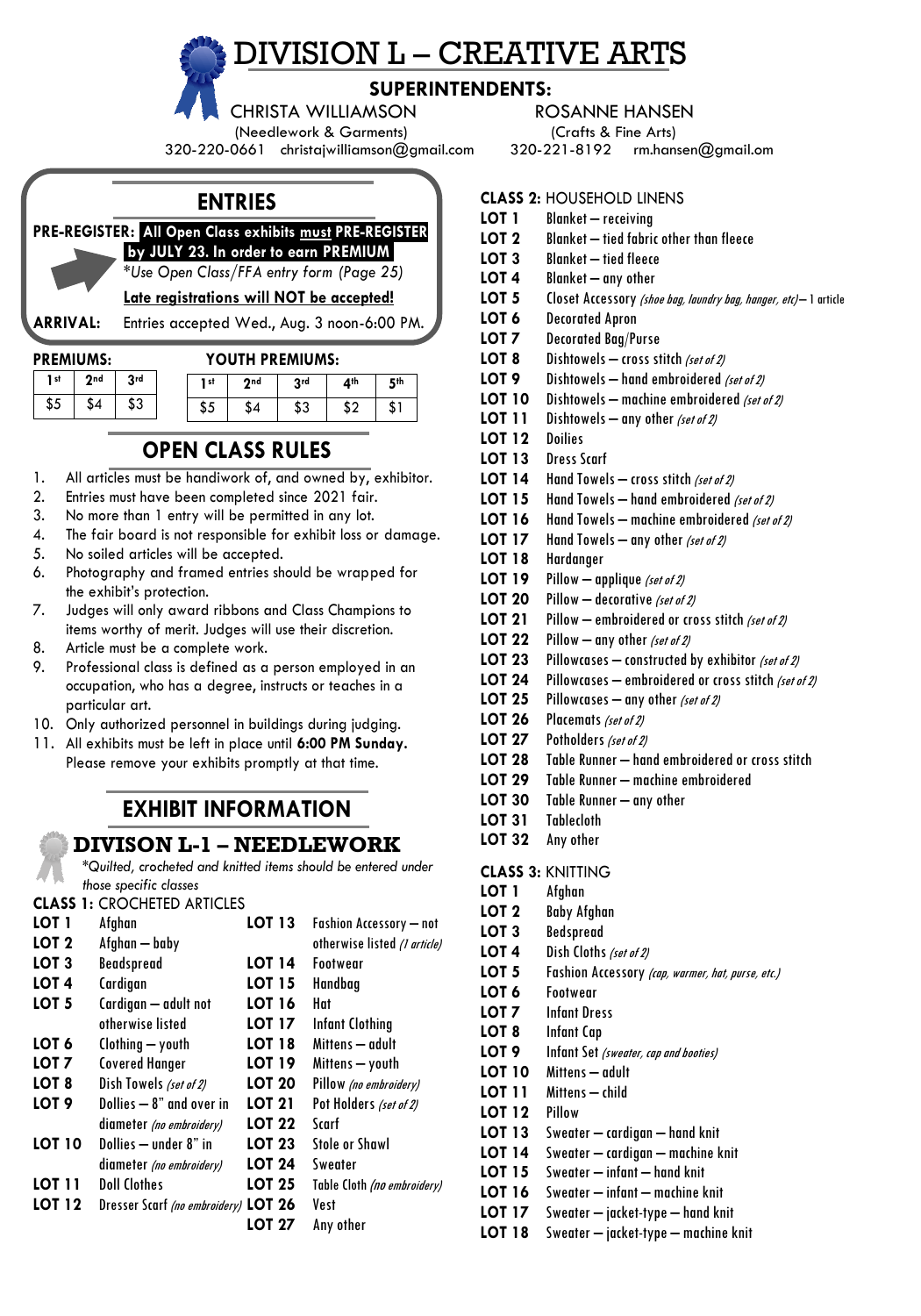|  |  |  | LOT 19 Sweater - pattern - bulky knit - hand knit |
|--|--|--|---------------------------------------------------|
|--|--|--|---------------------------------------------------|

- **LOT 20** Sweater pattern bulky knit machine knit
- **LOT 21** Sweater pattern hand knit (other than bulky knit)
- LOT 22 Sweater pattern machine knit (other than bulky knit)
- **LOT 23** Sweater plain bulky knit hand knit
- **LOT 24** Sweater plain bulky knit machine knit
- **LOT 25** Sweater plain hand knit (other than bulky knit)
- **LOT 26** Sweater plain machine knit (other than bulky knit)
- **LOT 27** Vest
- **LOT 28** Any other

# **CLASS 4:** QUILTING

*\*Work of 'Many Hands' includes quilts made by 1 person and quilted by someone else, church group, etc.*

# **Quilts 60"x80" and Larger**

- **LOT 1** Hand quilted
- **LOT 2** Machine quilted Domestic Sewing Machine
- **LOT 3** Machine quilted Long/Mid Arm
- **LOT 4** Tied Quilt
- **LOT 5** Work of Many Hands

### **Quilt Lap Robes**

- **LOT 6** Hand quilted
- **LOT 7** Machine quilted Domestic Sewing Machine
- **LOT 8** Machine quilted Long/Mid Arm
- **LOT 9** Tied Quilt
- **LOT 10** Work of Many Hands

### **Quilts – cribs**

- **LOT 11** Hand quilted
- **LOT 12** Machine quilted Domestic Sewing Machine
- **LOT 13** Machine quilted Long/Mid Arm
- **LOT 14** Tied Quilt
- **LOT 15** Work of Many Hands

### **Quilts – Youth Quilt (smaller than 60"x80")**

- **LOT 16** Hand quilted
- **LOT 17** Machine quilted Domestic Sewing Machine
- **LOT 18** Machine quilted Long/Mid Arm
- **LOT 19** Tied Quilt **LOT 20** Work of Many Hands

# **Quilts – Wall Hanging**

- **LOT 21** Cheater/Stamped
- **LOT 22** Hand quilted
- **LOT 23** Machine quilted Domestic Sewing Machine
- **LOT 24** Machine quilted Long/Mid Arm
- **LOT 25** Tied Quilt
- **LOT 26** Work of Many Hands

# **Quilts – Cheater/Stamped of Any Size (Excluding Wall Hanging)**

- **LOT 27** Hand quilted
- **LOT 28** Machine quilted Domestic Sewing Machine
- **LOT 29** Machine quilted Long/Mid Arm
- **LOT 30** Tied Quilt
- **LOT 31** Work of Many Hands

### **Quilts – Applique of Any Size**

- **LOT 32** Hand quilted
- **LOT 33** Machine quilted Domestic Sewing Machine
- **LOT 34** Machine quilted Long/Mid Arm
- **LOT 35** Tied Quilt
- **LOT 36** Work of Many Hands

# **Quilted Items – Any type of quilting/finishing**

- **LOT 37** Other Home Item
- **LOT 38** Pillow
- **LOT 39** Table Runner
- **LOT 40** Wearable Item (quilted vest, sweater, etc.)
- **LOT 41** Any other

# **Novice Quilter – For those new or relatively new to art of quilting**

- **LOT 42** Hand quilted
- **LOT 43** Machine quilted Domestic Sewing Machine
- **LOT 44** Machine quilted Long/Mid Arm
- **LOT 45** Tied Quilt
- **LOT 46** Work of Many Hands

# **CLASS 13:** RUGS

| LOT 1 | Braided       | LOT <sub>4</sub> | Low woven |
|-------|---------------|------------------|-----------|
| LOT 2 | Crocheted     | LOT 5            | Any other |
| LOT 3 | Hooded (yarn) |                  |           |

# **DIVISON L-2 – GARMENTS**

### **CLASS 5:** CHILDREN'S GARMENTS **LOT 1** Dress **LOT 12** Vest **LOT 2** Coat or Outerwear **LOT 13** Costume **LOT 3** Slacks or Pants **LOT 14** Formal Dress or Clothing **LOT 4** Shorts (Suit coat, flower girl dress, etc.) **LOT 5** Pajamas or nightwear **LOT 15** Sock, Slipper or Shoes **LOT 6** Boys Shirt **LOT 16** Fashion Accessories **LOT 7** Girls Shirt **LOT 17** Embroidered Clothing **LOT 8** Jumpsuit or Romper **LOT 18** Appliqued, painted or other-**LOT 9** Skirt wise embellished clothing **LOT 10** 2-Piece Outfit **LOT 19** Apron **LOT 11** Boy's Suit (2 or 3 piece) **LOT 20** Any other **CLASS 6:** INFANT'S & TODDLER'S GARMENTS (sizes 0-3T) **LOT 1** Dress **LOT 12** Vest **LOT 2** Coat or Outerwear **LOT 13** Costume **LOT 3** Slacks or Pants **LOT 14** Baptism Outfit, Formal **LOT 4** Shorts **Dress or Clothing LOT 5** Pajamas or nightwear **LOT 15** Sock, Slipper or Shoes **LOT 6** Boys Shirt **LOT 16** Fashion Accessories **LOT 7** Girls Shirt **LOT 17** Embroidered Clothing **LOT 8** Jumpsuit or Romper **LOT 18** Appliqued, painted or other-**LOT 9** Skirt wise embellished clothing **LOT 10** 2-Piece Outfit **LOT 19** Apron **LOT 11** Boy's Suit (2 or 3 piece) **LOT 20** Bib **LOT 21** Any other **CLASS 7:** MEN'S WEAR **LOT 1** Shirt **LOT 5** Suit (2 or 3 piece) **LOT 2** Slacks or Pants **LOT 6** Costume **LOT 3** Shorts **LOT 7** Any other **LOT 4** Jacket or Sports Coat **CLASS 8:** WOMEN'S WEAR **LOT 1** Dress **LOT 12** Vest **LOT 2** Coat or Outerwear **LOT 13** Costume **LOT 3** Slacks or Pants **LOT 14** Wedding Dress, Formal **LOT 4** Shorts **Dress or Clothing LOT 5** Pajamas or nightwear **LOT 15** Sock, Slipper or Shoes **LOT 6** Blouse or Top **LOT 16** Fashion Accessories **LOT 7** Jumpsuit or Romper **LOT 17** Embroidered Clothing **LOT 8** Skirt **LOT 18** Appliqued, painted or other-**LOT 9** 2-Piece Outfit 2001 wise embellished clothing **LOT 10** Lined Jacket **LOT 19** Apron **LOT 11** Cardigan, Unlined **LOT 20** Any other

Jacket or Cape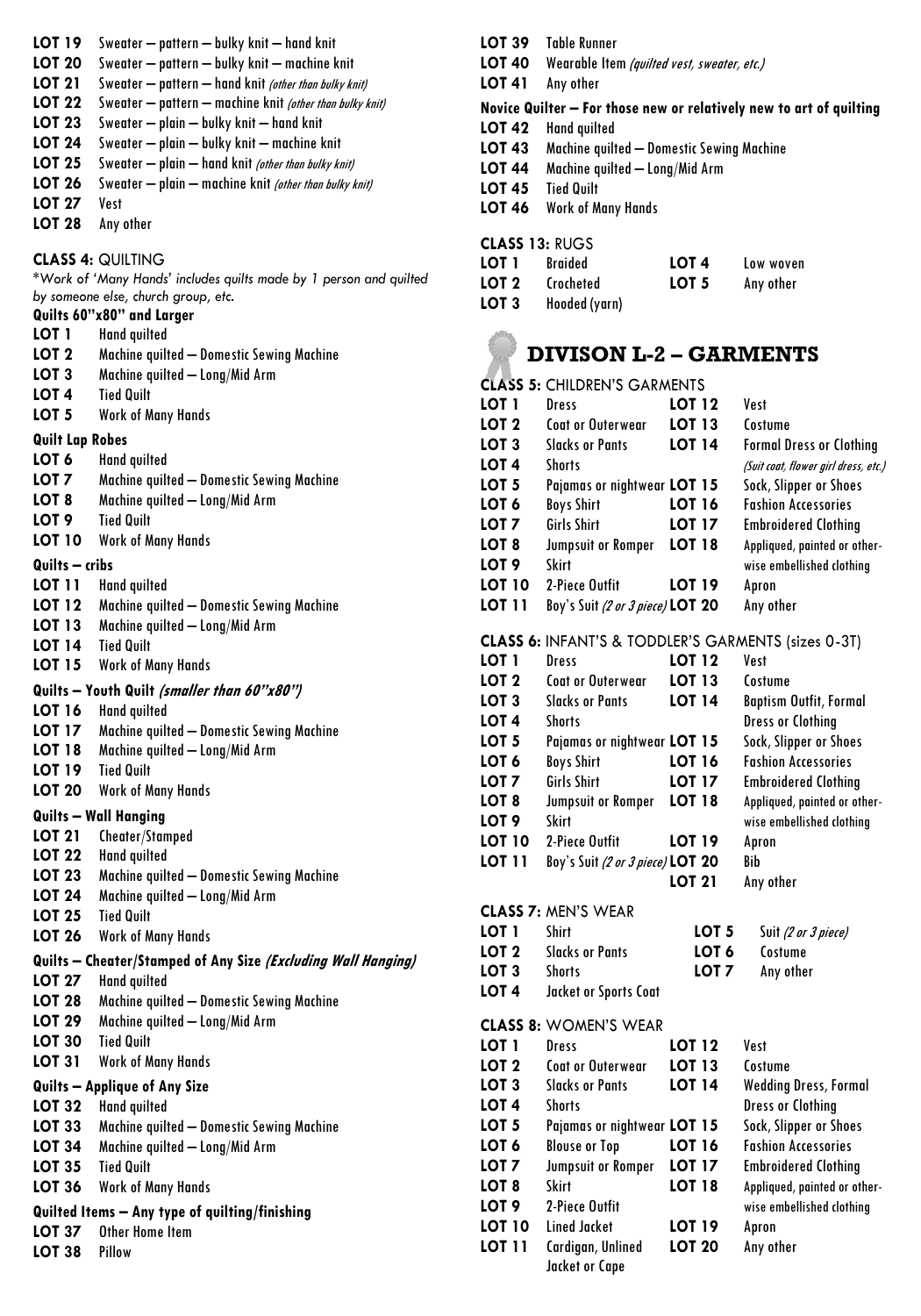#### **CLASS 9:** THRIFT GARMENTS

| Must be made from used material – include photo of original item) |                           |                  |                                |  |  |
|-------------------------------------------------------------------|---------------------------|------------------|--------------------------------|--|--|
| LOT 1                                                             | <b>Children's Garment</b> | LOT 5            | <b>Blouse, Shirt or Top</b>    |  |  |
| LOT 2                                                             | Men's Garment             | LOT 6            | <b>Slacks, Pants or Shorts</b> |  |  |
| LOT 3                                                             | Dress                     | LOT <sub>7</sub> | Coat, Jacket or Cape           |  |  |
| LOT <sub>4</sub>                                                  | Skirt                     | LOT 8            | Any other                      |  |  |

# **DIVISON L-3 – FINE ARTS AND CRAFTS**

#### **CLASS 10:** CRAFTS

| LOT 1            | <b>Artificial Flower</b> | <b>LOT 10</b> | Jewelry                            |
|------------------|--------------------------|---------------|------------------------------------|
|                  | Arrangement              | <b>LOT 11</b> | <b>Model Kits</b>                  |
| LOT <sub>2</sub> | Basketry                 | <b>LOT 12</b> | <b>Natural Elements</b>            |
| LOT <sub>3</sub> | <b>Beadwork</b>          | <b>LOT 13</b> | <b>Pretty Boxes/Picture Frames</b> |
| LOT <sub>4</sub> | <b>Candle Making</b>     | <b>LOT 14</b> | Soft Sculpture                     |
| LOT <sub>5</sub> | Centerpieces             | <b>LOT 15</b> | Silk Corsage/Boutonniere           |
| LOT <sub>6</sub> | Decoupage                | <b>LOT 16</b> | Stenciling                         |
| LOT <sub>7</sub> | <b>Doll furniture</b>    | <b>LOT 17</b> | Wreath (not Holiday)s              |
| LOT <sub>8</sub> | <b>Hair Accessories</b>  | <b>LOT 18</b> | Any Other                          |
|                  |                          |               |                                    |

# **LOT 9** Homemade Soaps

#### **CLASS 11:** DRAWING

(Pencil, Colored Pencil, Charcoal Ink, Pastels, Crayon)

- *\*Must be ready to hang*
- **LOT 1** Animals/Wildlife
- **LOT 2** Landscape, farm or lake scenery
- **LOT 3** Modern, abstract or popular
- **LOT 4** Portrait
- **LOT 5** Still life, floral or plants
- **LOT 6** Small scale (5x7 or smaller)
- **LOT 7** Any other

#### **CLASS 12:** FIBER ARTS

- **LOT 1** Apparel/Apron decorated
- **LOT 2** Counted Cross Stitch
- **LOT 3** Doll dressed by exhibitor<br>**LOT 4** Doll made by exhibitor
- **LOT 4** Doll made by exhibitor
- **LOT 5** Doll Clothing decorated
- **LOT 6** Handbags/Book Bags decorated
- **LOT 7** Needlepoint
- **LOT 8** Stuffed Animals
- **LOT 9** Tie Dye
- **LOT 10** Weaving
- **LOT 11** Any other

#### **CLASS 13:** HOLIDAY

- **LOT 1** Card with envelope original
- **LOT 2** Card with envelope stamped
- **LOT 3** Centerpiece
- **LOT 4** Dish Towels (set of 2)
- **LOT 5** Door or Wall Hanging other than pieced or quilted
- **LOT 6** Door or Wall Hanging pieced or quilted
- **LOT 7** Favor
- **LOT 8** Hardanger
- LOT 9 Placemats (set of 2)
- **LOT 10** Stocking other than pieced or quilted<br>**LOT 11** Stocking pieced or quilted
- Stocking pieced or quilted
- **LOT 12** Stuffed Decoration
- **LOT 13** Table Runner applique hand
- **LOT 14** Table Runner applique machine
- **LOT 15** Table Runner quilted hand
- **LOT 16** Table Runner quilted machine

#### **LOT 17** Table Runner – embroidery

- **LOT 18** Table Runner/Topper not embroidery, applique or quilted
- LOT 19 Tree Ornaments (no kits)
- **LOT 20** Tree Skirt other than appliqued, pieced or quilted
- **LOT 21** Tree Skirt 0 pieced, appliqued or quilted
- **LOT 22** Wreath
- **LOT 23** Any other

#### **CLASS 14:** MIXED MEDIA

#### *\*Ready to hang, if appropriate*

- **LOT 1** 2-Dimensional
- **LOT 2** 3-Dimensional
- **LOT 3** Stained Glass

#### **CLASS 15:** PAINTED WORKS

- **LOT 1** Ceramic paint/glaze/stain**LOT 4** Painted Rocks/Egg
- **LOT 2** China/Porcelain Painting **LOT 5** Painting on Fabric
- **LOT 3** Folk Art (Tole painting, **LOT 6** Any other Rasemaling, etc.)
	-
- **CLASS 16:** PAINTING OPAQUE (Oil, Acrylic, Tempera, Gouache)
- *\*Must be ready to hang*
- **LOT 1** Animals/Wildlife
- **LOT 2** Landscape, farm or lake scenery
- **LOT 3** Modern, abstract or popular
- **LOT 4** Portrait
- **LOT 5** Still life, floral or plants
- **LOT 6** Small scale (5x7 or smaller)
- **LOT 7** Any other

#### **CLASS 17:** PAINTING - TRANSPARENT

- (Watercolor, Inks with washers)
- *\*Must be ready to hang*
- **LOT 1** Animals/Wildlife
- **LOT 2** Landscape, farm or lake scenery
- **LOT 3** Modern, abstract or popular
- **LOT 4** Portrait
- **LOT 5** Still life, floral or plants
- **LOT 6** Small scale (5x7 or smaller)
- **LOT 7** Any other

#### **CLASS 18:** PAPER CRAFTS

**LOT 1** Card with envelope-original **LOT 5** Paper Gift Bag **LOT 2** Card with envelope-stamped **LOT 6** Stationery – original **LOT 3** Memory Book **LOT 7** Stationery – stamped **LOT 4** Origami **LOT 8** Any other

#### **CLASS 19:** PRINTMAKING

(Silkscsreen, Potato, Wood, Linoleum, Metal, etc.)

# *\*Must be ready to hang*

- **LOT 1** Animals/Wildlife
- **LOT 2** Landscape, farm or lake scenery
- **LOT 3** Modern, abstract or popular
- **LOT 4** Portrait
- **LOT 5** Still life, floral or plants
- **LOT 6** Small scale (5x7 or smaller)

#### **CLASS 20:** SCULPTURE *\*Pedestal or hanging*

|       | <b>regesial of hanging</b> |                  |                           |
|-------|----------------------------|------------------|---------------------------|
| LOT 1 | Clay — hand built          | LOT 5            | Plaster                   |
| LOT 2 | Clay — wheel thrown        | LOT 6            | <b>Recycled Materials</b> |
| LOT 3 | Metal                      | LOT <sub>7</sub> | Soft Sculpture            |
| LOT 4 | Paper                      | LOT 8            | Any other                 |
|       |                            |                  |                           |